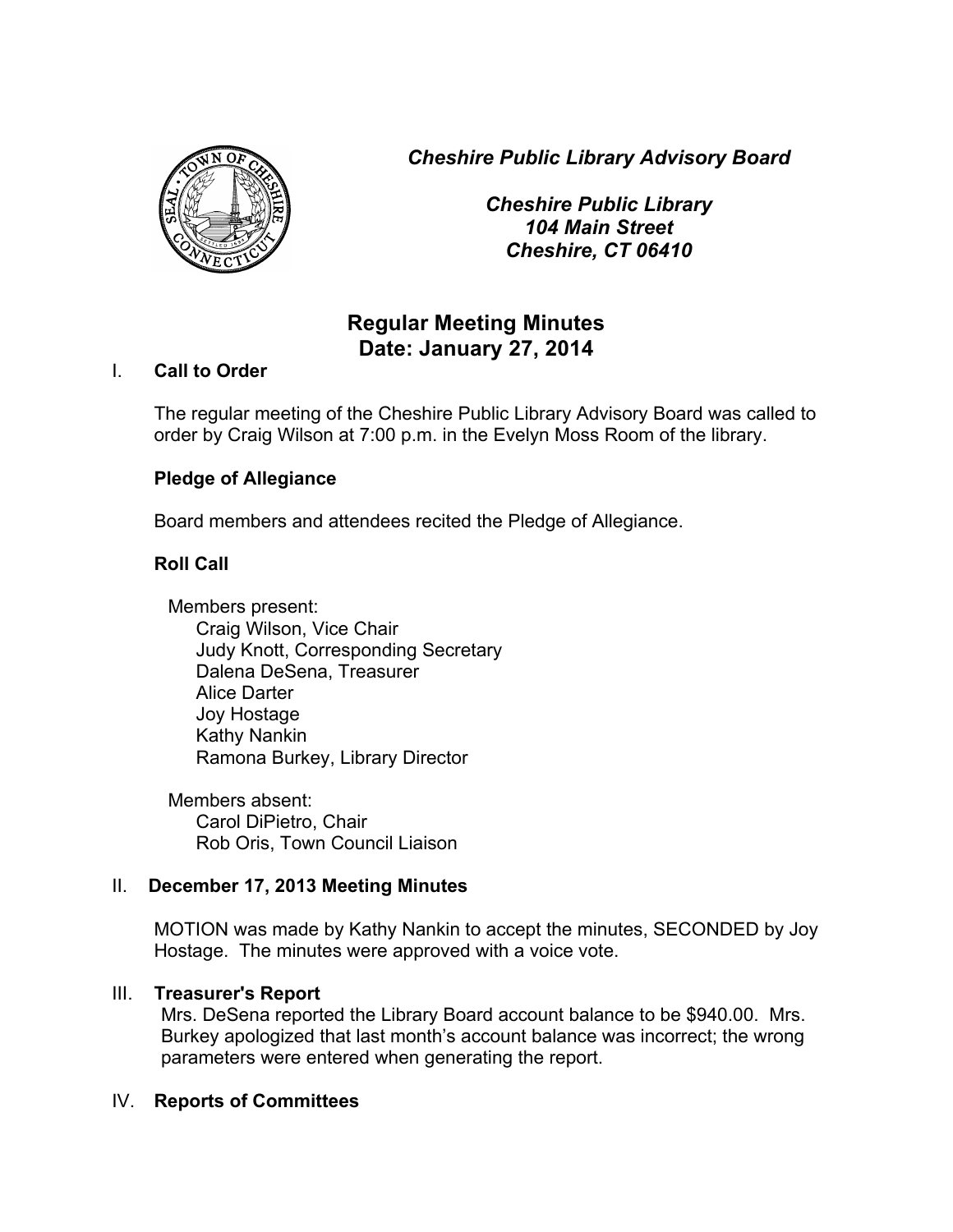### 1. School-Library Partnership

Mrs. Know read the following report from Sue Hartley.

December 2013 Programs:

- 12/6: Zumba for Kids a very popular program. 25 parents and children attended. Tracy Brody is an enthusiastic teacher.
- 12/7: I Spy Photo Workshop with Craig Norton 12 children attended this excellent workshop. The students got a lesson in digital photography and an analysis of their work for that day.
- 12/13: Holiday Art with Kim 2 sessions with 30+ at each session.
- 12/20: Silly Sing-a-long with Edward Leonard 25 people attended.
- 12/21: Children's Movie Eloise at Christmastime with 85 attendees.
- 12/27: Family Drum Time with Edward Leonard 30 attendees.
- 12/28: Masque Theater with Larry Hunt 14 attendees. This was an excellent presentation. All masks were made by Larry Hunt, who explained how he got started making masks and gave a history of each mask. He explained each little vignette he performed. All his vignettes were amazing. It was wonderful to watch the expressions on the children's faces.

### January 2014:

• Received a lovely note from Cheshire Nursery School signed by all the children thanking me for the many books I have delivered to the school this past year.

February 2014:

- Our big event for the month will be on February 1<sup>st</sup> Take Your Child to *the Library Day.*
	- $\geq 10:30$ am: Valentine Craft program Kim Larkin will be preparing the crafts for this event. Sue will be supervising the crafts. Kim just got a job as a programming person at an assisted living facility and needs to work on Saturdays.
	- $\geq 1:00$ pm: Eric Schneider will do workshop on creating balloon animals, etc. After the workshop he will be in the Children's Room and will create balloon objects.
	- $\triangleright$  Cindy and Nicole will be doing impromptu Story Times every hour between 10am and 3pm.
- 2/7: Silly Sing-a-long with Edward Leonard.
- 2/12: Future Educators of America from Dodd Middle School (FEA) will do a Valentine Story Time, craft and refreshments for children ages 3 to 6 at 3:30pm.
- School Vacation Week:
	- $\geq$  2/17: Eric Nelson will hold 2 Zoology workshops. Session One at 2pm and Session 2 at 3:15pm. Program is for ages 6 and up.
	- $\geq$  2/18: Bookmark Book Club at 4pm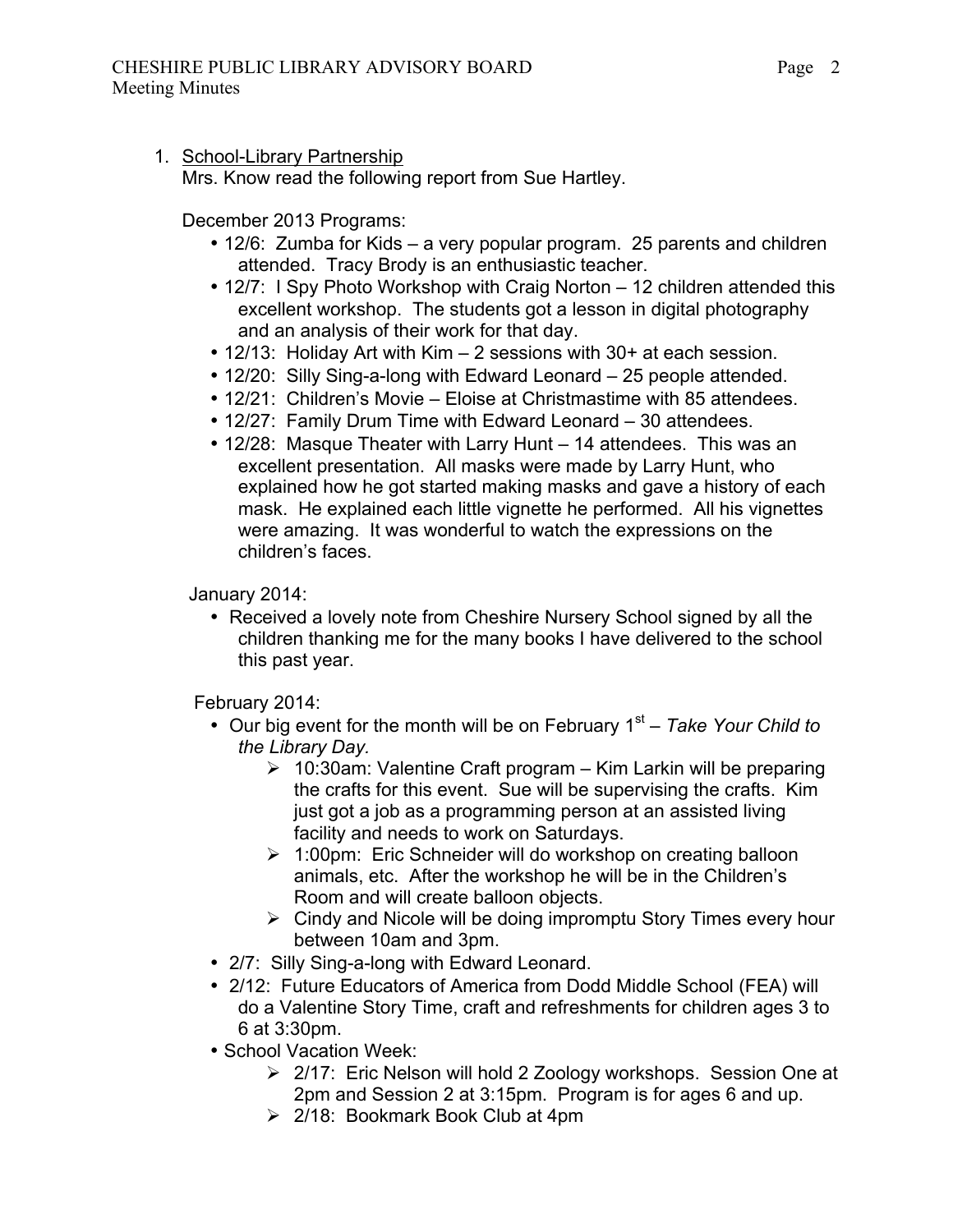- $\geq$  2/18: Anime Club Xtra
- $\geq$  2/19: Builder's Brigade Lego group
- $\geq$  2/21: Silly Sing-a-long with Edward Leonard.
- $\geq$  2/22: Fab Film Disney's Planes
- $\triangleright$  Nicole and Kelley are working on a candy sushi workshop with a possible date of 2/20.
- Tween Book Club

Enjoy the month of February. I hope it gets warmer.

2. Funding Resources (Mr. Wilson)

No report.

#### V. **Communications**

Mr. Wilson received the following publications:

- The Magazine for the American Library Association
- The Voice of America's Library

The Board received a Thank You card from Maria Brandriff for the lovely commemorative bowl. It is a reminder of her many good memories from the Cheshire Public Library. She also thanked the Board for their years of support.

Mrs. Hostage reported she attended a CT State Library Board meeting today. On their meeting agenda, they include an agenda item for suggestions from Board members after the minutes. Mrs. Hostage asked the Board to consider including such an agenda item. Mr. Wilson felt that our agenda follows the other Town boards and commissions. He suggested that the Old Business and New Business agenda items can cover this concern. Mrs. Burkey also reminded the Board they can contact Mrs. DiPietro or Mr. Wilson to have an agenda item added for the agenda for a meeting.

### VI. **Report of the Chair –** Craig Wilson, Vice Chair

Mr. Wilson will cover for Mrs. DiPietro for the next 2 months.

### VII. **Report of the Library Director –** Ramona Burkey

See attached report.

### **Technology**

Staff are preparing for training on our consortium's new software system, which is due to go live on May 12, 2014. Our new consortium has added 3 new members, bringing the total number of libraries to 30. Libraries Online Incorporated (LION)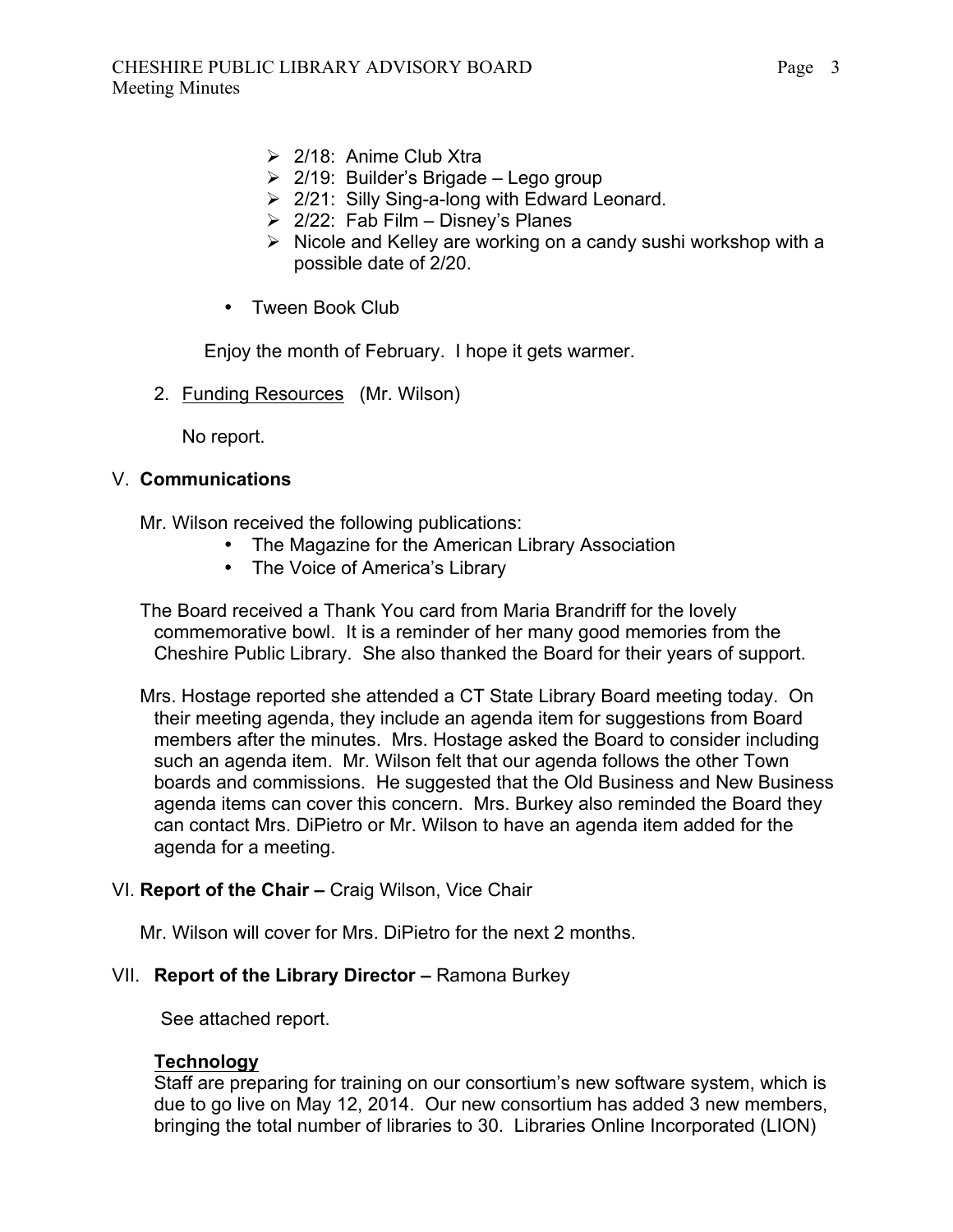will provide increased functionality; it will exchange patron databases each night, synching library patrons contact information. Mrs. Darter asked what information was being exchanged and if it was secure. Mrs. Burkey replied that the vendor has security protocol in place; no financial information is being exchanged.

## **Programs and Services**

Circulation for December 2013 was 32,246 items, which was 0.9% higher than that of December 2012. Downloadable circulation was up 29.6%. Magazine circulation was up 40.3%, which can be attributed to our adding digital magazines to our collection; digital magazines now comprise 26% of our magazine circulation.

### *Upcoming events (more programs, info and registration at cheshirelibrary.org):*

- Free Video Production Training from Cox Cable Tuesday, 1/28 at 7 p.m.
- Take Your Child to the Library Day Saturday, 2/1. Activities will include a 10 a.m. child/teen book giveaway, stories on the hour starting at 10:00 a.m., a Valentine craft at 10:30 a.m., and a Balloon Artistry workshop at 1 p.m.
- "Learn to Play Blackjack" Tuesday 2/4 at 7:00 p.
- "Control Your Life, Control Your Habits" Thursday 2/6 at 7:00 p.m.
- Sunday Showcase: Classical Piano with Frederick Moyer–Sun. 2/9 at 4 pm.
- Valentine Read-Aloud with the Future Educators of America Wednesday 2/12 at 3:30 p.m. (ages 3-6)
- Zoology Workshops Monday 2/17 at 2 p.m. and 3:15 p.m. (ages 6 & up)
- Cheshire Cats Classics Club: *Moll Flanders* by Daniel Defoe–Wed. 2/19 at 7:00 p.m.
- Fab Film Saturday: Disney's "Planes" Saturday 2/22 at 2:00 p.m.

The library will be **OPEN** on Lincoln's Birthday (2/12) and President's Day (2/17).

# **Personnel**

The Personnel Committee voted to send the proposed amendments to the Assistant Library Director job description scheduled hours per week to the full Town Council for consideration at the special meeting on January 28, 2014. The number of hours would increase from 20 hours per week to 25 hours per week, and would include more administrative duties. Because of the generosity of the Friends of the Library, five staff members and I will be able to attend this year's Public Library Association conference in Indianapolis, IN from March 12-15.

# **Financial**

I submitted my Fiscal Year 2014-2015 operating budget request to the Town Manager on January 16. Requested items of note include the following: 1) An increase in the weekly hours of the Assistant Library Director, from 20 to 25; 2) A slight increase in non-union part-time staff hours (at the Librarian and Page levels);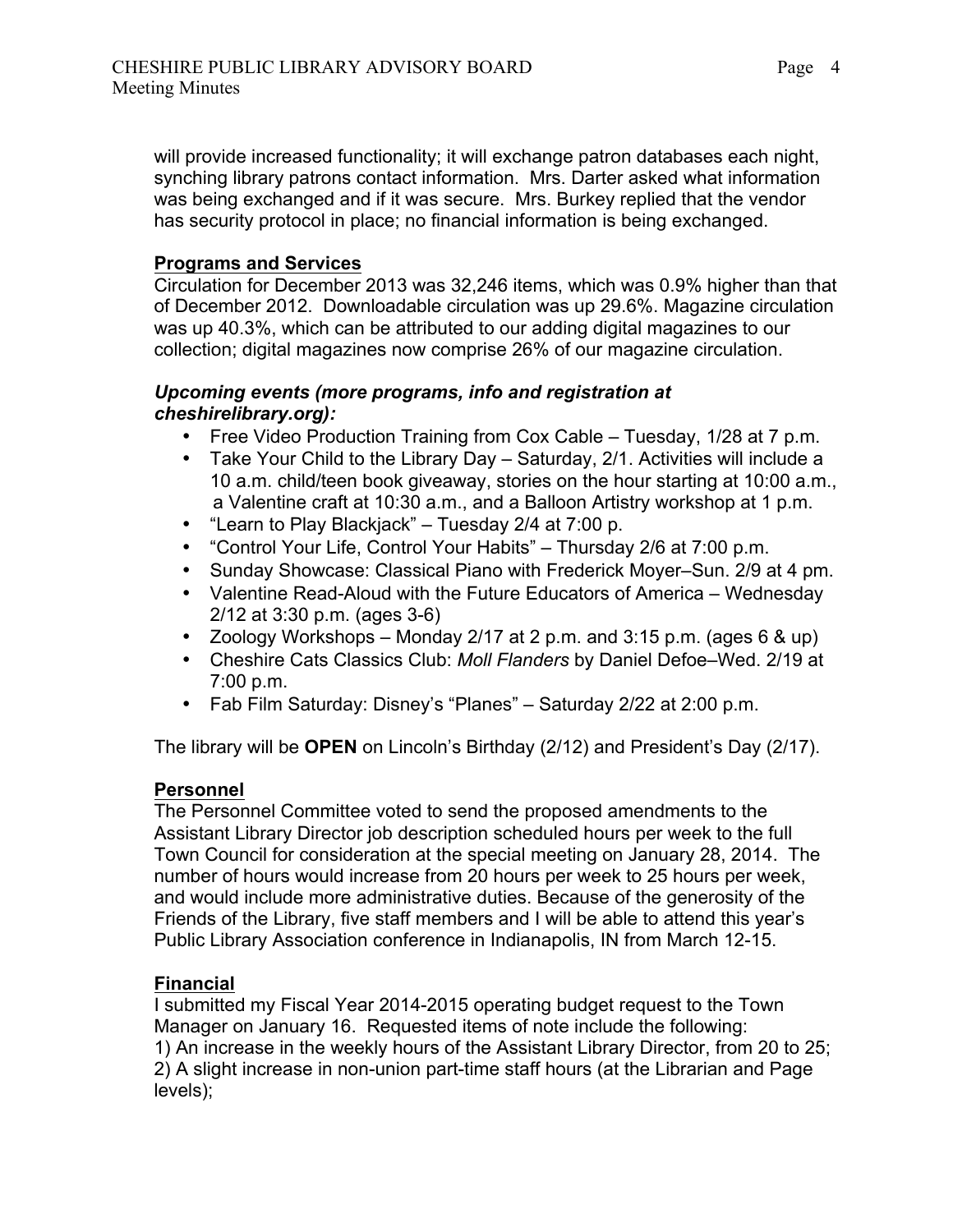3) A slight increase in the Program Materials (book) budget of 6.4%, to account for the increased demands on our collection in both physical and digital formats; 4) An increase in the Property Maintenance line to cover annual canine bedbug inspections, quarterly deep carpet cleaning of the Mary Baldwin Program Room carpet, and exterior signage improvements; and

5) A decrease of 8.33% in the Library Board budget, based on actual expenditures in FY 2014.

The Town Manager will review the library's budget requests, make adjustments, and send his request to the Town Council for review. Mr. Wilson asked what the overall increase would be. Mrs. Burkey replied the non-personnel increase is 7.6%; the personnel costs are handled by the Town Finance department. Mrs. Burkey passed her requested Library Board budget for members to review; the requested Library Board budget is less based on prior costs

The library is the beneficiary of an unexpected bequest of more than \$44,000 from the estate of Lois Bernier, who was a school teacher in Cheshire for many years. We plan to use the money to complete signage and improvements that were not funded as part of the 2012 remodeling project. They are missing floor plans, directories, and a sign for the Children's Room. Mrs. Darter asked if they would hold some of those monies for future needs. Mrs. Burkey said yes, possibly to be used to help enhance the top and lower levels in future capital projects.

### **Buildings and Grounds**

The windows in the Teen Room are due to be replaced this spring. You may recall that the picture windows in the Lobby, which were of the same vintage (1975), were replaced in 2008.

### **Policies and Planning**

Staff and I are in the process of reviewing library policies (the last review was 2007) and will likely make recommendations to the Board/Town Manager/Town Council later this fiscal year.

### **Artsplace**

Joan Pilarczyk (Director of Artsplace) and I are working on streamlining processes and implementing credit/debit payments for classes and workshops – we intend to go live with that technology in late winter, for the spring session of classes, which begins April  $7<sup>th</sup>$ .

### **Other/Meetings**

I attended numerous Town Social Media Committee meetings; meetings with the Town Manager; library staff meetings; town department heads meetings; library manager's meetings; budget-related meetings with various Town Hall staff members; a signage meeting; a Personnel Committee meeting; a meeting with the director of the Mansfield Library, which is joining our consortium in May; and an Executive Safety Committee meeting.